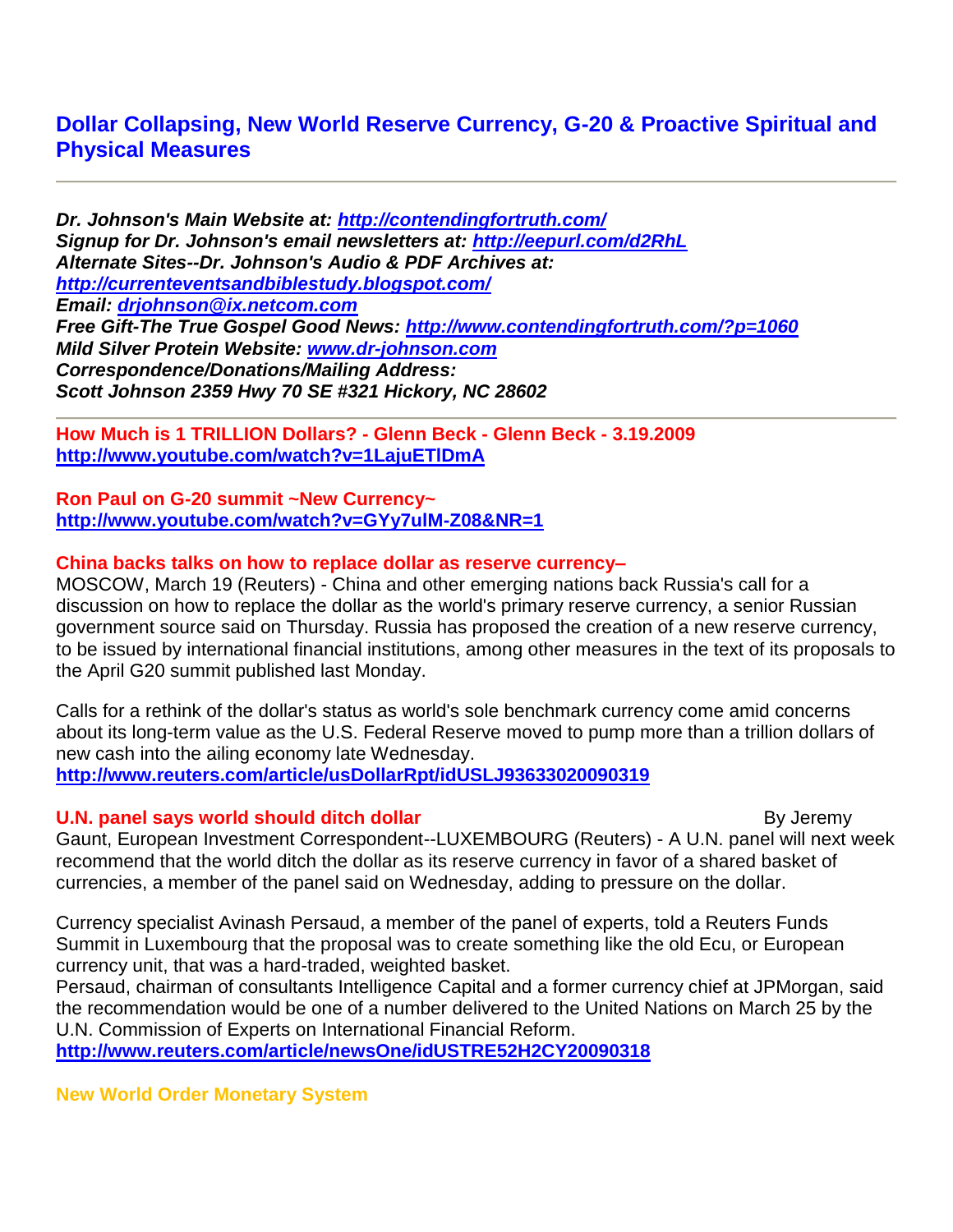# **When both the United States and the United Nations call for abandonment of the Dollar, you must know that the Amero cannot be far behind.**

## NEWS BRIEF: "U.S. backs global alternative to Dollar", World Net Daily, March 19, 2009

"Increasingly, the International Monetary Fund, with the support of the United States and Russia, appears positioned to launch a one-world currency at the upcoming G-20 meeting in London ... The idea is for the IMF to issue at least \$250 billion in Special Drawing Rights, or SDRs, to IMF member states as a method of placing a safety net under developing countries that might otherwise have to declare bankruptcy. The idea gained momentum Tuesday when the Moscow Times published an article revealing that the Kremlin intended to use the G-20 meeting, beginning April 2, to push for the IMF to utilize SDRs as **'a super-reserve currency** widely accepted by the whole of the international community'."

Special Drawing Rights, or SDRs, are nothing new, as they were originally created in 1907 by the IMF and have been called "paper gold". SDRs are "designed to supplement the reserves of gold and convertible currencies (or hard currencies) used to maintain stability in the foreign exchange market. For example, if the U.S. Treasury sees that the British pound's value has fallen precipitously in relation to the dollar, it can use its store of SDRs to buy excess pounds on the foreign exchange market, thereby raising the value of the remaining supply of pounds." (Ibid.)

Does the expansion of this super-reserve currency signal a global currency? Perhaps, and perhaps not - at least not right away.

Since the Illuminati Plan foresees the creation of a Regional system which would precede the global, we expect that the final agenda of this economic crisis is to replace the American Dollar with the North American Union currency which is now being called the AMERO. Since World War II, regional political and military unions have been set up, i.e., NATO, SEATO, ASEAN, just to name a few.

While SDR may be set in place to prevent a collapse of the Dollar, the ultimate goal right now will be the regional solution, the creation of the AMERO currency. The actual global currency which Antichrist and his False Prophet will inherit will be created only after World War III; the economies of the developed world will be set back up on their feet, but they will be based solely on the new global currency.

The United Nations even got in on the act of calling for the Dollar to be abandoned, and their call was tied into the Special Drawing Rights program - a shared basket of currencies -- which we already covered.

**When the Illuminati bank, J.P. Morgan, supports the Shared Basket of Currencies, or SDR's, then you must realize that the proposal carries a heavyweight international backing. We could very well see this SDR as the real solution for the world's economic problems. Rest assured that this new global currency will steadily evolve into the global currency foretold in Revelation 13:16-18.**

We are witnessing a great fulfillment of prophecy, unfolding in our Daily News!

<sup>-----</sup> Original Message ----- **From:** Bruce Hopkins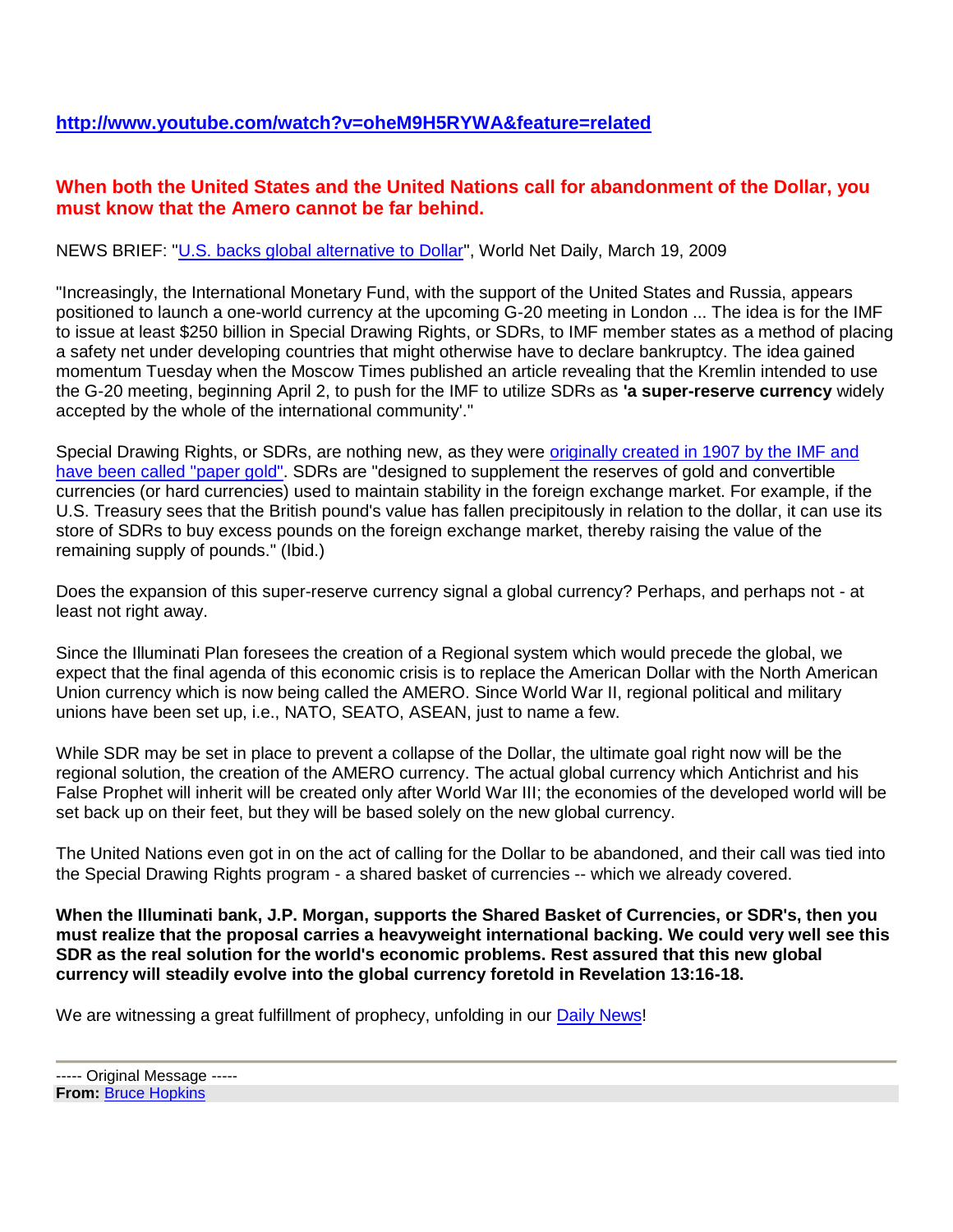**To:** drjohnson@ix.netcom.com **Sent:** Thursday, March 19, 2009 10:27 PM **Subject:** [BPSF] URGNT Financial news: Fed has Destroyed US Dollar

Only Glenn Beck is reporting this in the "mainstream media". Yesterday, the Federal Reserve "bought"/printed one trillion dollars' of our debt (moving money from one pocket to another). This will cause the US Dollar to become worthless and we're about ready to go into hyper-inflation ... you'll need a wheel-barrow-load of cash just to buy a loaf of bread. This is what happened to the Weimar Republic in Germany after WWI, and more recently, to Zimbabwe.

TODAY, I got the following email from my account rep at Lear Capital. Please move on this ASAP to protect your assets and/or retirement. (Phyllis and I have already moved our IRAs into gold and silver.) Lear has the lowest discount rates of any company we've found.

Two days ago I wrote you to alert you of the evidence that the Federal Reserve -- the largest bank in the world -- was broke. Yesterday, we received bright, in-the-daylight proof that it is.

I have studied currencies for 27 years and know what to look for when a bank begins to "monetize" its debt. This is what happened yesterday afternoon. It caused gold to increase in value \$55 per ounce in one hour & 45 minutes. That's 5.81%, or 3.32% per hour!! It's also why gold is continuing to go higher today! In a nutshell, our central bank is out in the open selling Treasuries out the front door & buying them back through the back door. This action is:

1). Unconstitutional

2). Insane

3). Will cause our foreign debt holders to be more nervous than they already are

This was put into words by analyst Matt Theal late yesterday, when he said this:

"Have you ever shot lighter fluid on a barbecue that was already lit? The result: Fireball, at least until the lighter fluid burns out. This is pretty much what the Fed did today."

He also said this:

"Mark my words: Cornered animals have little to lose, and they will take on our dare. Currencies worldwide have just been tossed on a path to worthlessness."

Here's the link to the article: http://www.minyanville.com/articles/gold-dollar-GLD-spx-AEM-oil/index/a/21716

Here's what the folks at MarketWatch had to say about it: http://www.marketwatch.com/news/story/Fed-buy-Treasurys-latest-bid/story.aspx?guid=%7b8C08C8DB-1945-4A8A-A047- C3782DE43911%7d&print=true&dist=printMidSection

Here's what you should do - action to take:

To protect your savings from the probable coming hyperinflation, buy gold & silver now with both hands!! Please email me back if you have any questions & thanks for your time.

Best regards,

Eric Harding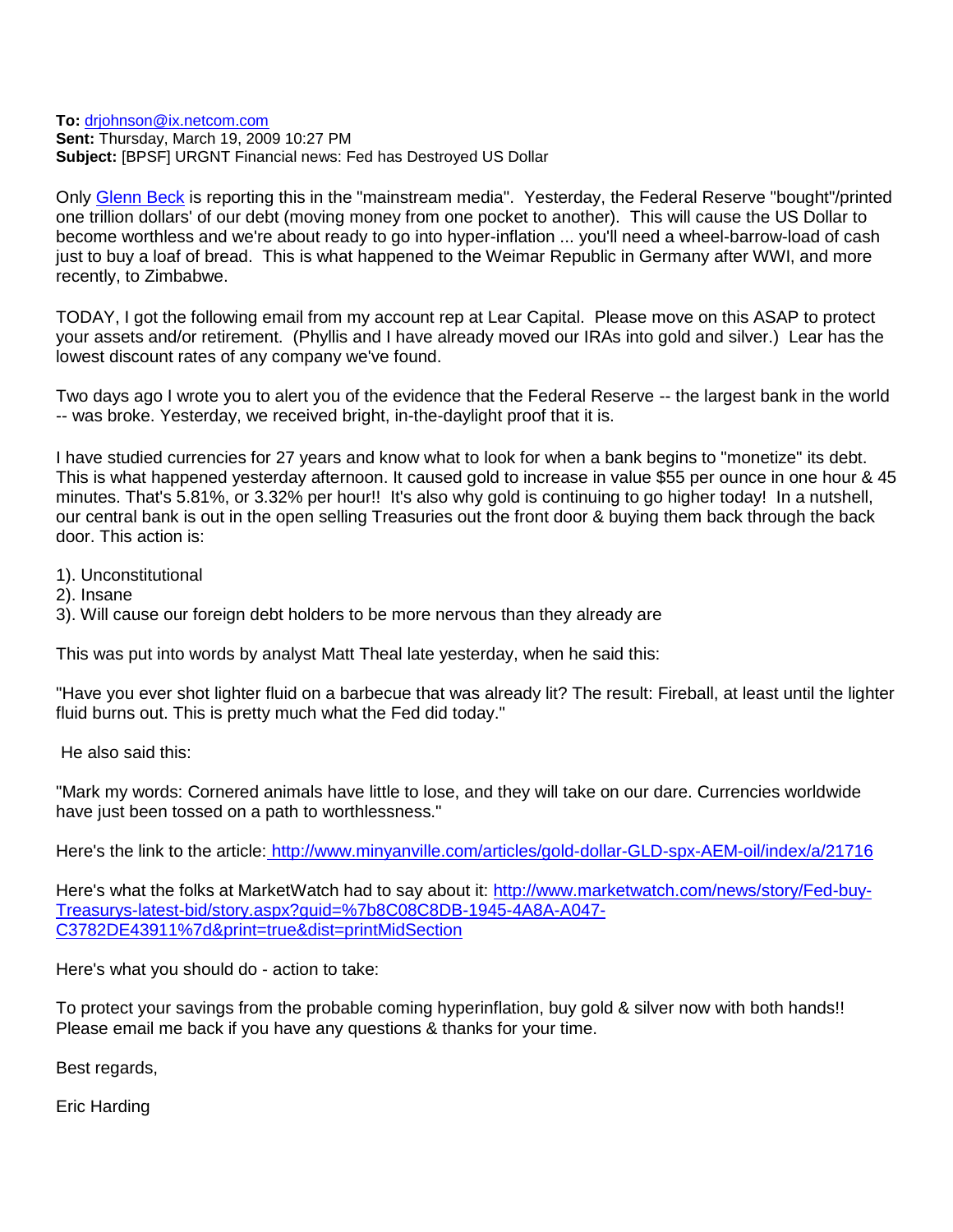#### Senior Account Representative

Lear Capital, Inc. 1990 S. Bundy Dr., Suite 600 Los Angeles, CA 90025 U.S.A. (800) 576-9355, extension 269 www.learcapital.com

Online Brochure: http://www.learcapital.com/PDFs/gc\_colbro.pdf

- - - - - - - - - -

I don't think ANY of this will be reported in the left-wing media.

I've been URGING you to get prepared by getting our non-hybrid seeds and learning how to can foods. About 60 of you (out of 5013) have done so. PLEASE don't put this off! The day may soon be here when our shiny new Marxist government won't let us do business. Click on the 'seeds' and 'how to' links (above) to take care of business, while we know you still can. (Our future is very uncertain under this administration....)

Until next time, stay safe!

Bruce Hopkins http://www.internet-grocer.net/product.html

**Perilous Times Primer February 2009 Solid Preparations for an Uncertain Future <http://www.basictraining.org/index.php?proc=sn&nid=310>**

#### **Review: Level One preparation**

In my previous posting we looked at the most fundamental essentials of spiritual preparation. These are things contained in the soul, in the event we stand "bare-handed" in coming days.

- 1. A storehouse of memorized scripture (Ps.119:11).
- 2. A strong, resilient faith (1 Pe.4:12).
- 3. A genuine, daily communion with Jesus Christ (JOH 14:21-23).

#### **Level Two: Basic Necessities**

Recently I have been reading a book by David Roberts called "*Four Against the Arctic*", the story of four Russian sailors who in 1743 were stranded for six years on a barren Arctic island. When they left their icebound ship to look for shelter they had only the barest provisions. Between the ship and shore was two miles of shifting ice floes and thinly frozen sea ice. To minimize weight they carried only "the clothes on their backs…a musket with twelve balls and twelve charges of black powder, a single knife, a single axe, a small kettle, twenty pounds of flour in a bag, a tinderbox and a little tinder, a pouch of tobacco, and one wooden pipe each." (pg.4).

On returning the next day, they were horrified to find that during their absence, the sea ice had broken up and their ship and mates had gone down into the depths of the sea. And they were stranded in a remote corner of the Arctic, with no real hope of being found. After bagging twelve caribou their powder and shot were exhausted. They had enough meat and furs to last through the winter, but what then? Scouring the shore for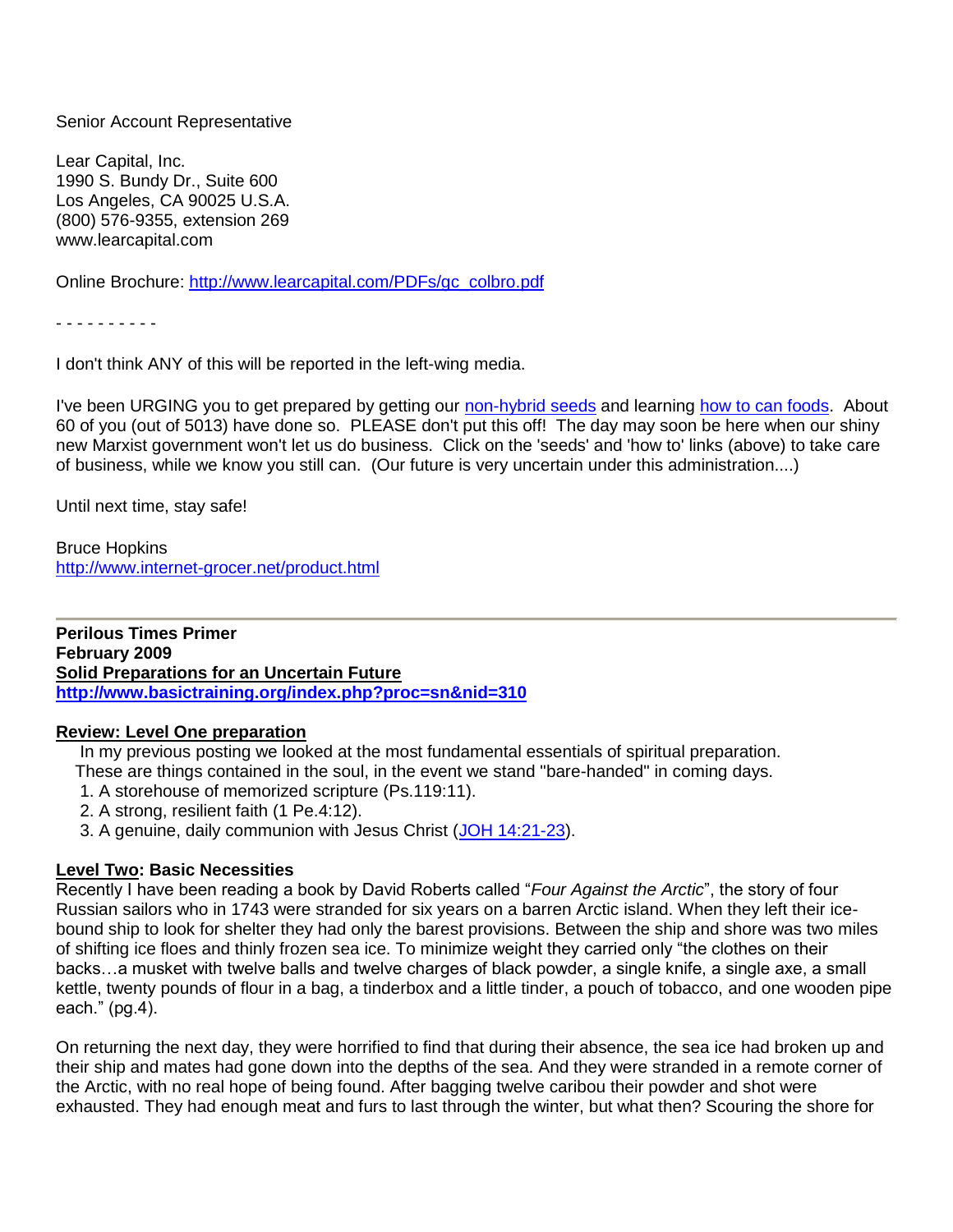driftwood, they discovered a few boards from a shipwreck, in which were a bolt and two six inch nails. These proved to be their key to survival.

Using the bolt as a hammer, they flattened the nails into broad blades which they attached to heavy shafts. With these they successfully attacked and killed a polar bear, providing both meat, and the right kind of sinew to make strong string, with which they strung a bow they had carved from the root of a fir tree found among the driftwood. With this crude bow and arrows tipped with a few smaller nails flattened into arrow heads, they survived for six years and three months, when they were sighted and rescued by another ship blown off-course in an Arctic storm. Such is the possibility of determined minds, skilled hands, and a refusal to give in to hopeless despair.

What about us? What do we really need? Suppose that you are given the luxury of at least having the bare necessities to face perilous times, what would you include in your list? I have pondered this at length, for years. My conception of "necessities" has been refined as I have visited and lived among people who truly know by experience the meaning of the word. As the old Aboriginal saying goes, "*The more you know, the less you need*". Having studied survival craft for decades my thoughts immediately go to the basic list, the order of which changes depending on the conditions faced. But the essentials, which I pare down to needs rather than equipment, are: shelter, food, water, fire, tools (knife, light, etc.), navigation (solar, stellar, map/compass), signal (mirror). Each of these needs is met in various ways, depending on the individual. Yet as I reflect on these time-tested ideas, I am convinced these things are not first on the list. Here are my suggestions.

**1. Community.** In the story of the four sailors this is the big factor which contributed to the survival of each of them. Each member brought skills and abilities to the community pool. Each relied on the others to lift and encourage them. The four survived where one alone would have died. Our community begins with our family, and includes a body of believers, each with differing talents and gifts. Without such a team every adversity is more difficult to endure.

**2. Ministry.** Commercialism always looks at "profit" as the ultimate goal. Every act and move is calculated in light of "what do I get out of it?" This is why as a nation we are in the mess we are in. God's kingdom works in diametric opposition to the "world system". Living in the community of God's people, our first concern is "others", and how we can serve them. Instead of being "consumers" we think in terms of being "contributors" to the well-being of others. Every believer has spiritual gifts as well as talents and abilities, which God has given for "the profit (well-being) of all" (1Cor.12:7). When our life is built around service we learn to forget self, and leave our needs to God, who is faithful to fulfill His promises and meet all our needs. If this attitude had prevailed in the great depression, farmers would have given milk and meat to starving, out-of-work families, rather than dumping milk and letting slaughtered cattle rot, simply because they could not "profit" from their produce.

## **3. Skills/ tools.**

 *"Training is everything. The peach was once a bitter almond; cauliflower is nothing but cabbage with a college education."* - Mark Twain.

While Nan and I were in the desert of Western Zambia last September we saw a living lesson for life. One crippled old man, very poor, survived only by the handouts people would give him. Since we came to this remote area in a four-wheel drive, instead of walking the eighteen hours across the bushland as Logan and I had done a year before, we were able to bring in a huge load of used clothes which the church in Livingstone had collected for these poor people. Opportunity was given for each of the poor to pick through the clothes and choose something they could use. This old man had gotten a shirt, and an old, worn-out pair of running shoes. The soles were separated from the uppers. As he sat in the compound, in front of our hut, I saw him working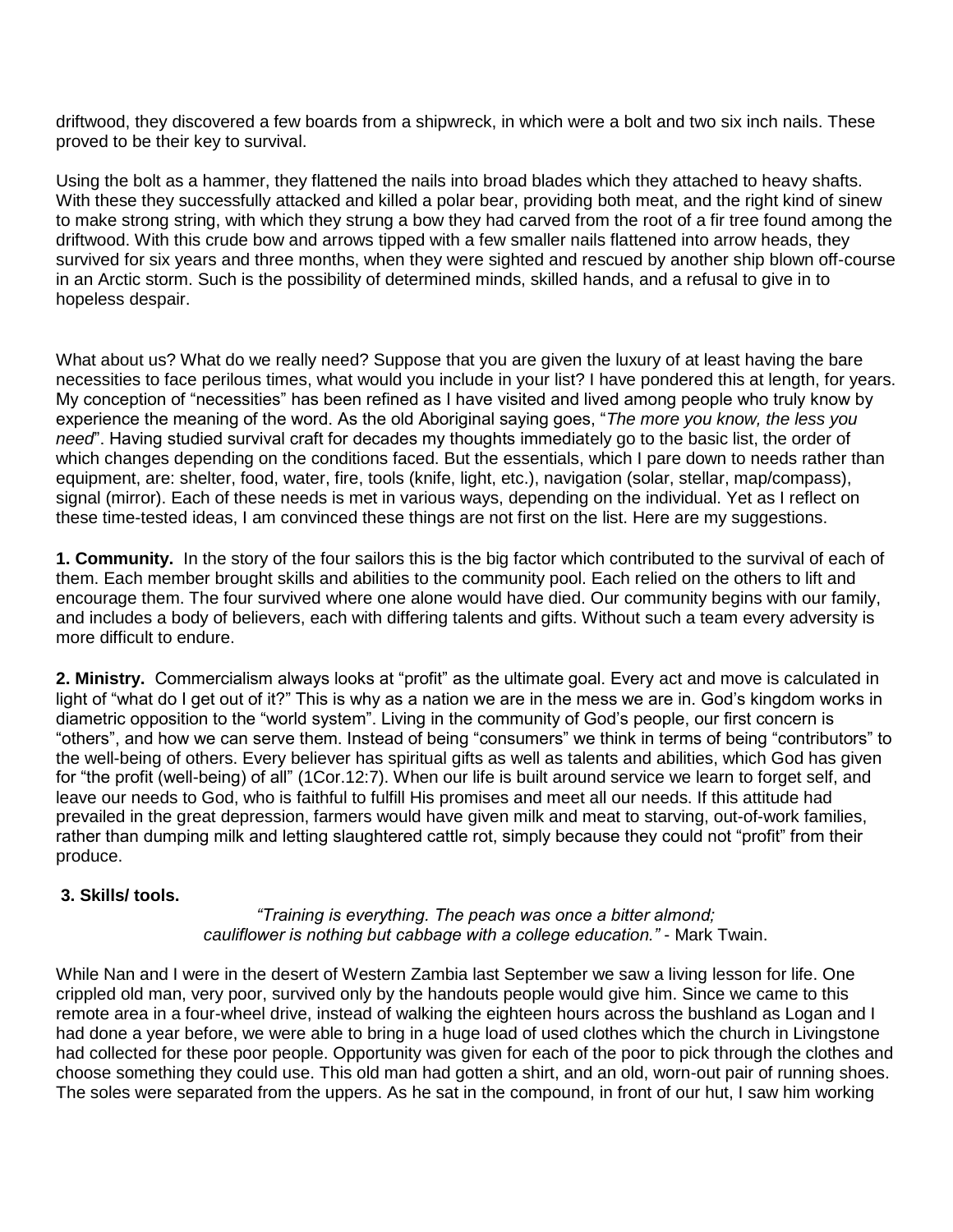with a piece of wire about a foot long. First he broke it in half. Then he sharpened one end on one piece, bending the other end into a handle, he had an awl. With the other piece he did the same, except that he bent the sharp point into a very fine hook. He then took a very fine piece of plant fiber, used the awl to punch holes in the soles, then the small hook to pull the fiber through, and stitched the soles to the uppers. When he finished, I looked at the shoes, which looked as if they had been repaired in a shoe shop. I wondered if he ever thought of bartering his shoe-repair skills to others in the village for food, or clothing? The tools of the four men lost in the arctic were minimal, but their ingenuity magnified the usefulness of what little they had. Years ago as a young Bible college student in Phoenix, I remember one speaker at chapel service who gave us the formula of America's success. He said *"Prosperity is the result of willingness to work, plus ability (training), multiplied by tools."* He emphasized that one major difference between capitalism and communism is that in America, the worker owns his tools, therefore takes care of them. Even the simplest tool, skillfully used, can multiply our productivity. Remember the little poem?

> *"Shamgar had an ox-goad David had a sling Dorcas had a needle Rahab had some string Mary had some ointment Moses had a rod What small thing do you have That you'll dedicate to God?*

Hardship and adversity are great teachers. If we are teachable, we will learn many skills in coming days that we never considered before. I remember teaching, many years ago in my first church, that the days would come when we would need to learn skills from the homeless street-people. Those days may be upon us. Learn to be self-reliant. Be observant and available to develop simple skills with which you can be a servant to others. Be willing to work, to help those in need (EPH 4:28). Don't calculate what you will get out of it. As you help others, they may learn to help you, and God will certainly see to your reward.

"*Give, and it will be given to you: good measure, pressed down, shaken together, and running over will be put into your bosom. For with the same measure that you use, it will be measured back to you."* (LUK 6:38)

**4. Teamwork.** As a small boy I remember my Father telling me a story I have never forgotten. This happened in the early days of America, when George Washington was a young man. He came upon a few men, trying to load some heavy freight into a wagon. The road was muddy from recent rains, the men were struggling and slipping in the deep mud, while a crowd of onlookers stood by, not wanting to get into the mud and help. Washington, a successful and prosperous land owner, got down from his horse and helped to lift the load into the wagon. Then my Father said, "Never stand by and watch someone struggling at any job. Don't ever be afraid to get dirty helping someone. What is an impossible task for one or two will be easily done by three!" I have never forgotten the story, and have often seen it proved true. We will all need to learn to work together, so that the burdens of these times are lessened for each of us. Remember the cord of three strands (ECC  $4:12$ )! If each one of us works to lighten the burdens of others, we will find our own will be lightened in return.

*"The Lord grant mercy to the household of Onesiphorus, for he often refreshed me, and was not ashamed of my chain; but when he arrived in Rome, he sought me out very zealously and found me. The Lord grant to him that he may find mercy from the Lord in that Day- and you know very well how many ways he ministered to me at Ephesus." 2TI 1:16-18*